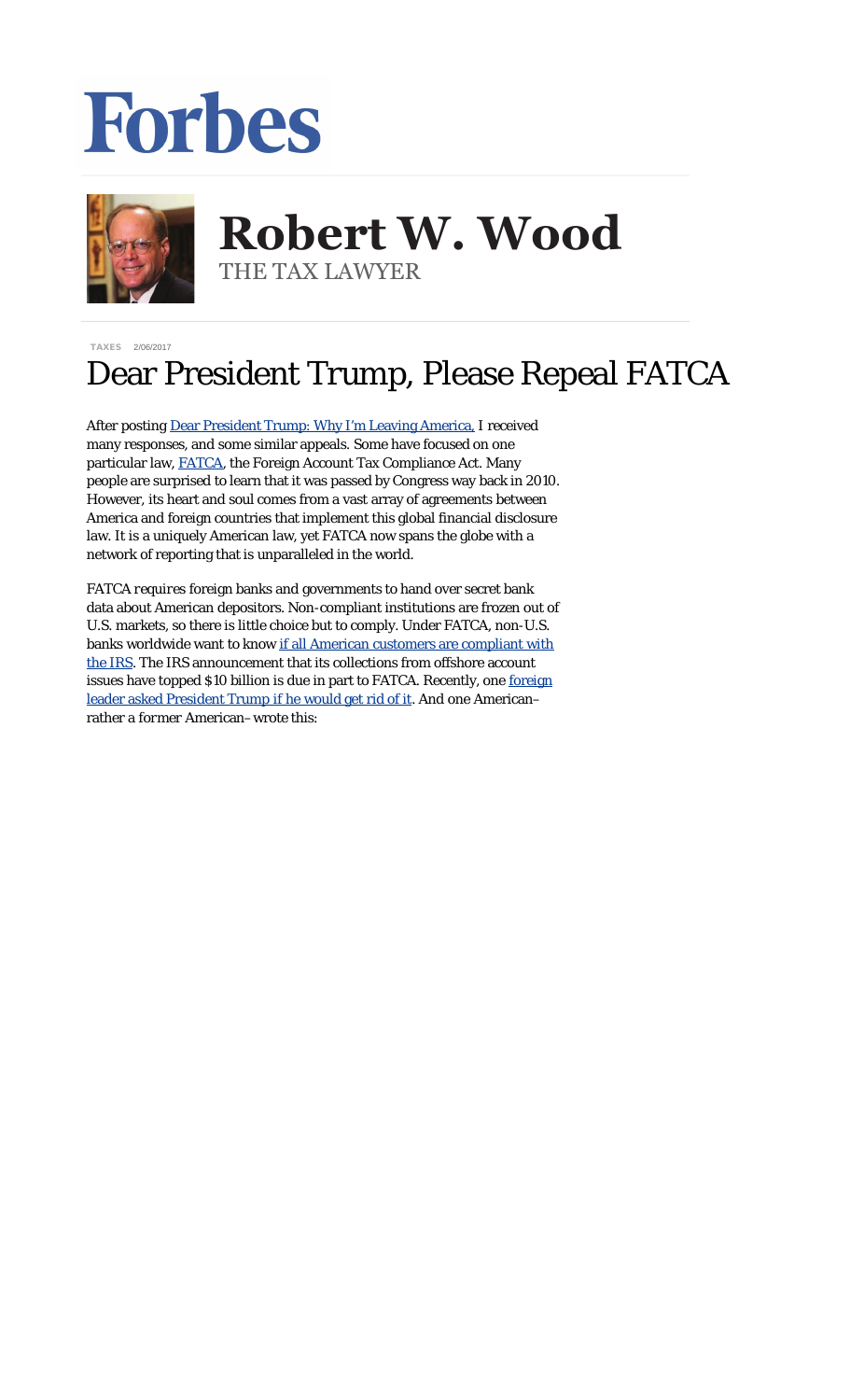

## **6** Dear President Trump:

I realize that not paying taxes "makes (you) smart." So you likely think I'm dumb for paying taxes to Canada, where I live. I think it makes me *responsible*. You probably would consider me "a nasty woman." You might even call me a traitor because I have lived outside the United States for almost half a century, and relinquished American citizenship by becoming a citizen of the country I love— Canada—in 1973.

But hear me out on a *real* "total disaster." The United States demands that I file tax returns to a country where I haven't lived for 47 years just because I was born there. Even worse, the U.S. Treasury Department *demands* invasive information about all of my Canadian accounts. You see, Democrats, with support of some Republicans, passed the Foreign Account Tax Compliance Act (FATCA) back in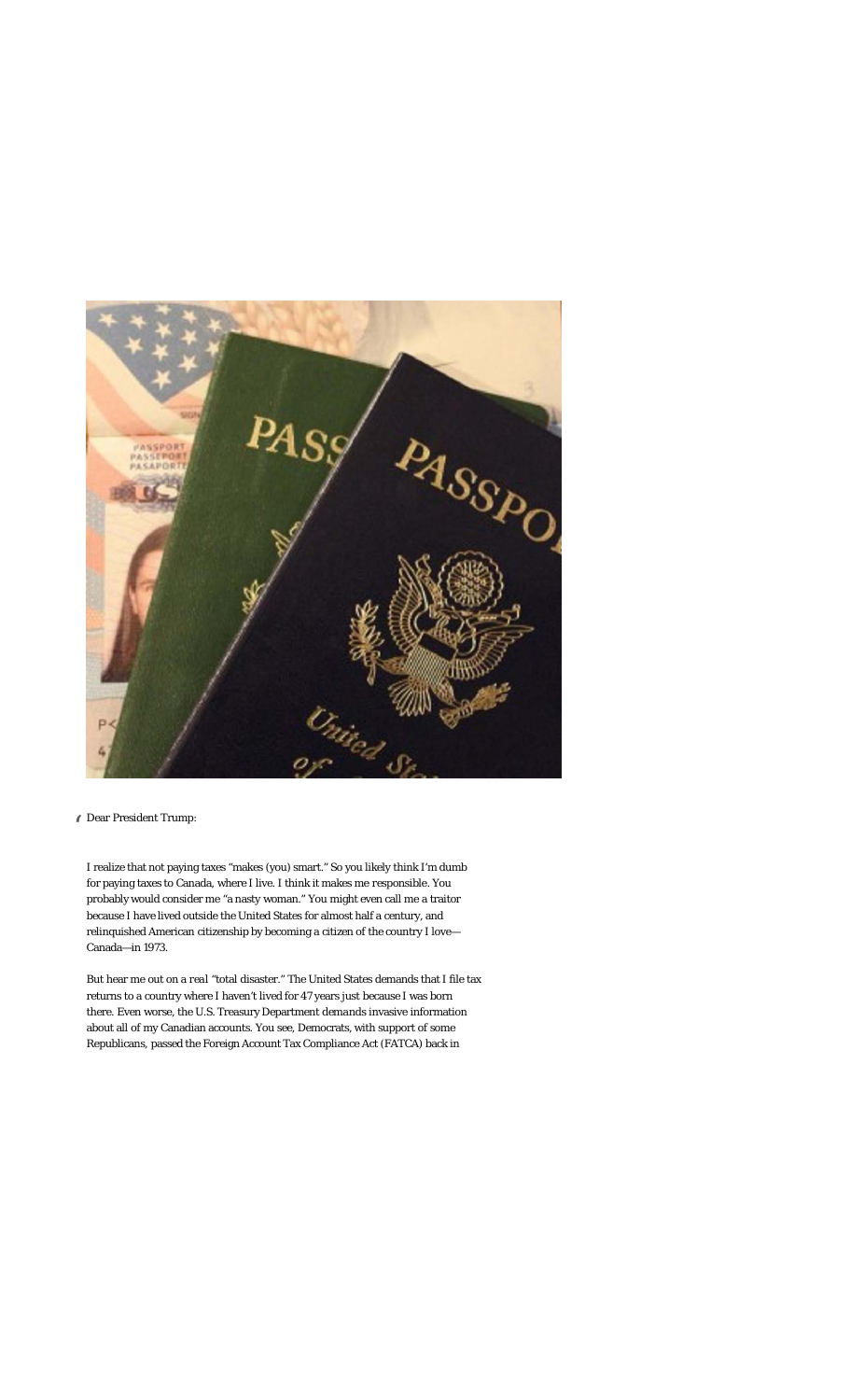2010. It is nasty, believe me.

I know you're a really, really smart guy because of that not paying taxes thing. So let's talk about FATCA, which is complex, believe me. Imagine if all of Melania's accounts—including personal, business and *even joint accounts with you*—had to be reported to Slovenia just because she was born there! Or, if all of your accounts were required to be reported to Scotland because your mother hailed from there. Or, if the Czech Republic demanded all of the financial records of your three oldest children because of their mother's birthplace. You get the idea.

This may *sound* like fake news, but is quite real for Americans abroad, including anyone born in U.S. These Americans are under attack, but not from terrorists. This FATCA attack comes from U.S. government! Terrible. You want to strip U.S. citizenship from anyone who burns an American flag? Ironically, if it was that easy to ditch U.S. citizenship, I'm afraid there would be Stars and Stripes ablaze around the globe. In fact, renouncing is costly, complicated and sometimes devastating.

Yet, renunciations of U.S. citizenship soared under President Obama's administration. These people didn't renounce because they are traitors or tax cheats. Many are patriotic Americans who built lives and paid taxes from Australia to Zimbabwe. But, IRS wants to claim them and seize their financial records because of their birthplace. Others are Accidental Americans because parents were temporarily living in the U.S. when they were born (like London's Boris Johnson), or because a U.S. hospital was the closest one for their birth (like a Canadian police officer). I know of one Canadian caught in the FATCA nightmare whose mother went into premature labor over 50 years ago on an overnight trip to Buffalo!

Many financial institutions Build the Wall by refusing accounts to anyone born in America. Sadly, there are so many people now wanting to shed American citizenship that some U.S. Consulates have waiting lists of a year. Some are no longer responding to requests. Armed with alternative facts, sanctions and penalties, the U.S. Treasury and IRS have forced financial institutions and governments around the globe to comply with FATCA through bully-boy tactics. Your Russian Putin pal signed on, and so did China, Iraq and Mexico. But not Iran, Syria or Eritrea.

It's strange about Eritrea, because it is the only other nation on the planet that taxes its citizens living outside its borders. But this tiny African dictatorship at least makes it easier than America does. Eritrea requests expat citizens pay 2% of their income using one simple form. No demand for financial records. No imposition of unwanted citizenship on everyone born there. In contrast, some tax compliance thugs threaten Americans outside the U.S. that the IRS will "Lock them up" if these mainly middle class folks don't file tax returns. Notably, you haven't released your tax returns, so I have no idea if you have offshore accounts or if you reported them.

You can straighten this out with an Executive Order for U.S. Treasury to stop tormenting millions of honest law-abiding folks who just want to live their lives in